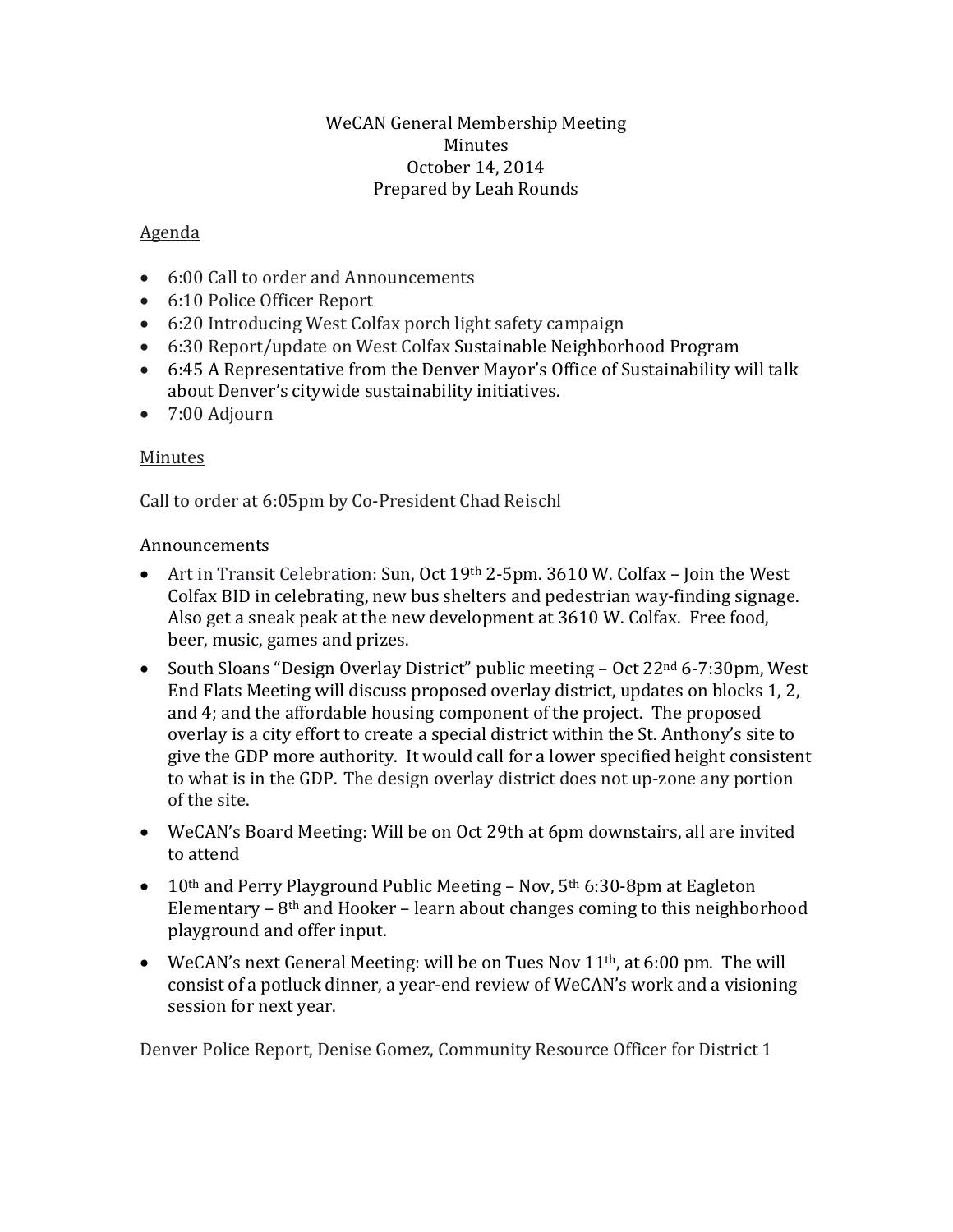- Call or email with any questions or concerns. cell 720-708-0788 and [Denise.Gomez@denvergov.org.](mailto:Denise.Gomez@denvergov.org)
- "Leave the Lights On Campaign." Leave front and back porch lights on all night long. More lighting has proven to reduce crime in those areas.
- Can see crime statistics at Denvergov.org
- A new website and App, Raids Online, allows you to search by address and see the crime in the surrounding area on a map. It's a good tool to see what is happening in your neighborhood. The site goes up to a year back, so check dates on crimes. Cases have to be closed to be added to the site
- Q&A
	- o Have there been an elevated number of break-ins lately? Yes. Garage burglaries have increased lately. Take photos of serial numbers in case your things are stolen, pawn shops have to check this database. Can register your serial numbers ahead of time with DPD. Do not leave your garage door opener in the car, especially not with any address information also in the car. If you park on the street, bring garage door opener inside
	- o Have there been increases in car burglaries? Mainly the garage door burglaries. Don't leave valuable things in your car
	- o Any car clubs left for give-away? Only if you have a Honda Accord. It was a grant program.

Introduction to West Colfax's porch light safety campaign, a Sustainability project

- Leaving the light on all night only costs 42 cents a month and is a huge step towards crime prevention
- Informational fliers and light bulbs available to take to your neighbors to ask them to participate
- There are blocks with old Neighborhood Watch signs on them. There needs to be a WeCAN representative to participate in the Neighborhood Watch campaign
- 70% of residents on a block must meet once a year to have a new sign put up on your block. It's a way to meet neighbors, exchange phone numbers, and network with neighbors
- Meet with Barbara Baker after the meeting to get fliers and light bulbs

Announcements Continued

- RTD has installed its final piece of public art along the W line. There will be a showcase of the work on Friday, October 24 from 9-11am. Meet at the Federal station for a tour of the art along the route
- Denver Parks and Rec is holding a public meeting to get ideas from the community for the "Re-Imagine Play" project at Paco Sanchez Park. Meetings are Wednesday, November 12 6:30-8pm at Eagleton Elementary, and Saturday, November 15 10:30-12pm location TBD
- Volunteer Appreciation Party Nov 20<sup>th</sup>. Check your inbox for an invite.
- WeCAN volunteer needs: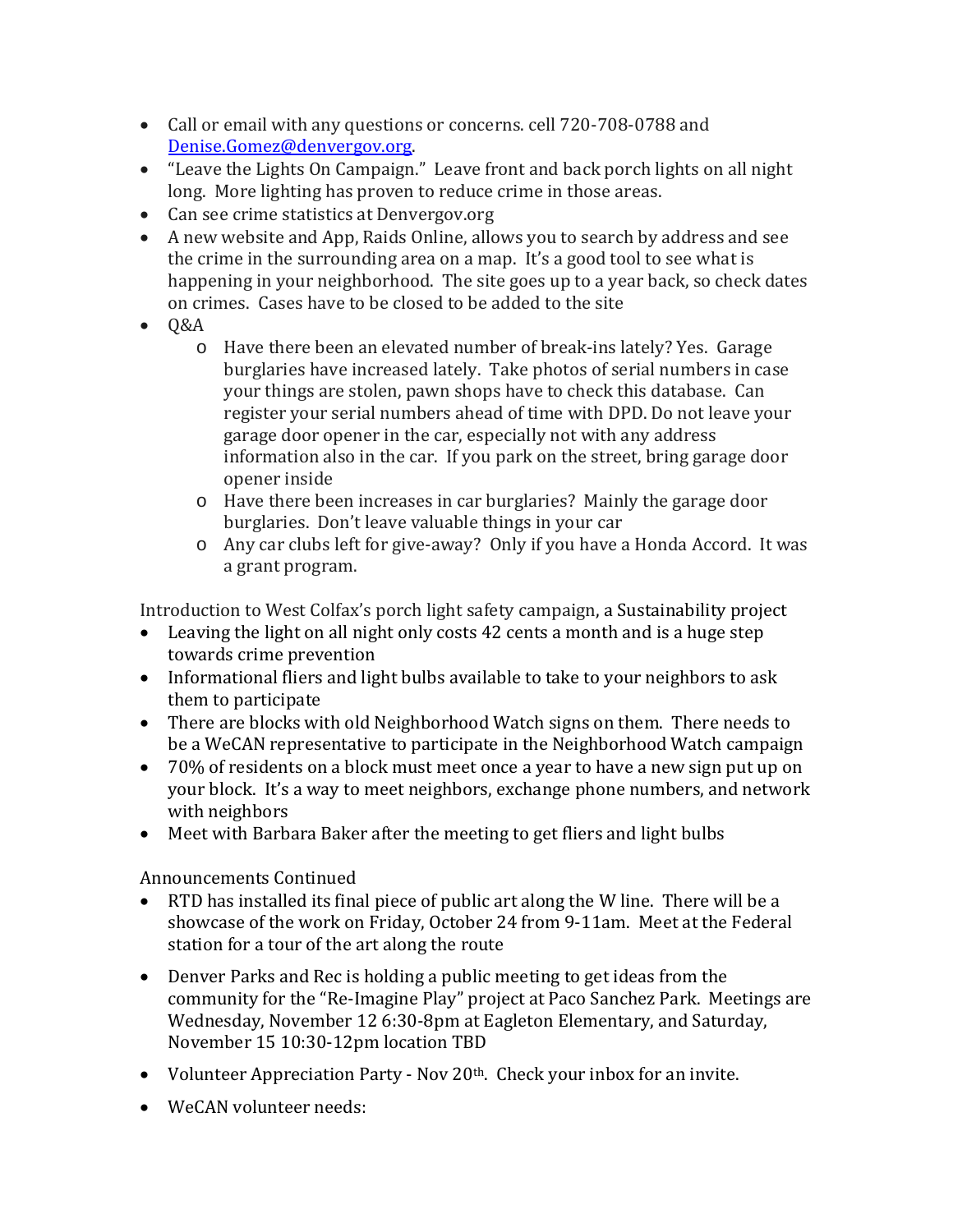- o Facebook administrator(s) talk to Chad Reischl @ 720-297-4481
- o Newsletter carrier(s) call Bill Baker, 303-946-8230
- o Board members for next year talk to Barbara Baker 303-257-9808 or [thanksb@comcast.net](mailto:thanksb@comcast.net)
- o Neighbors of the Stadium Meeting representative Quarterly mtg. re: stadium issues – Talk to Chad (see above). Next mtg. on November 13 at 5pm. They will be discussing recent noise complaints from Riot Fest
- Recycle metal to support WeCAN: call Bill Baker, 303-946-8230 or email [bigbuddy2@comcast.net](mailto:bigbuddy2@comcast.net)
- "Box Tops for Education" program, bring your box tops to WeCAN meetings and Leah Rounds will take them to the local schools to support their programs.

West Colfax's Sustainability update

- Need 2 more points to get to the 60 we need to become a Sustainable Neighborhood
- The Leave the Light On campaign will add a few more points
- Metal recycling points are still to come. Please mention this program to neighbors to boost the recycling program
- Hope to have 100 points by February

Library Fundraising has been complete; the remainder being added from WeCAN's general fund. WeCAN raise \$5000 for the endowment fund, ensuring future services and programs, and will get a reading room named after it in the new library. Library is raising \$200k total for the endowment fund.

New Communications Committee is being formed, headed by Alan. This group will take care of the newsletter, website updates, email blasts, facebook, next door, etc. More volunteers for this committee are needed.

Jerry Tinianow is the Chief Sustainability Officer for the City of Denver

- Works on sustainability programs throughout the city in conjunction with the Mayor's office and other departments
- The Mayor's focus is on having basic services available and affordable to all, today and in the future (clean water, housing, mobility, etc.)
- Challenges Denver faces in sustainability geographically isolated from any other major metro area, poor soil, low precipitation, and unpredictable weather. Sustainable behavior was built into the building of Denver because it had to be; knew early the importance of limited resources
- How to be involved Save money, spend it here, and do it together
- Save money xeriscape and save on watering, in transportation (cars costs \$9k a year while the B-cycle is \$80 a year, car shares are 37 cents a mile, Eco pass \$30- 40 a month), city recycling (less money the city has to pay the landfill to take), insulation, changing light bulbs (a recent energy conservation LED lighting pilot program led to a 60% decrease in night-time crime of that area, an added benefit)